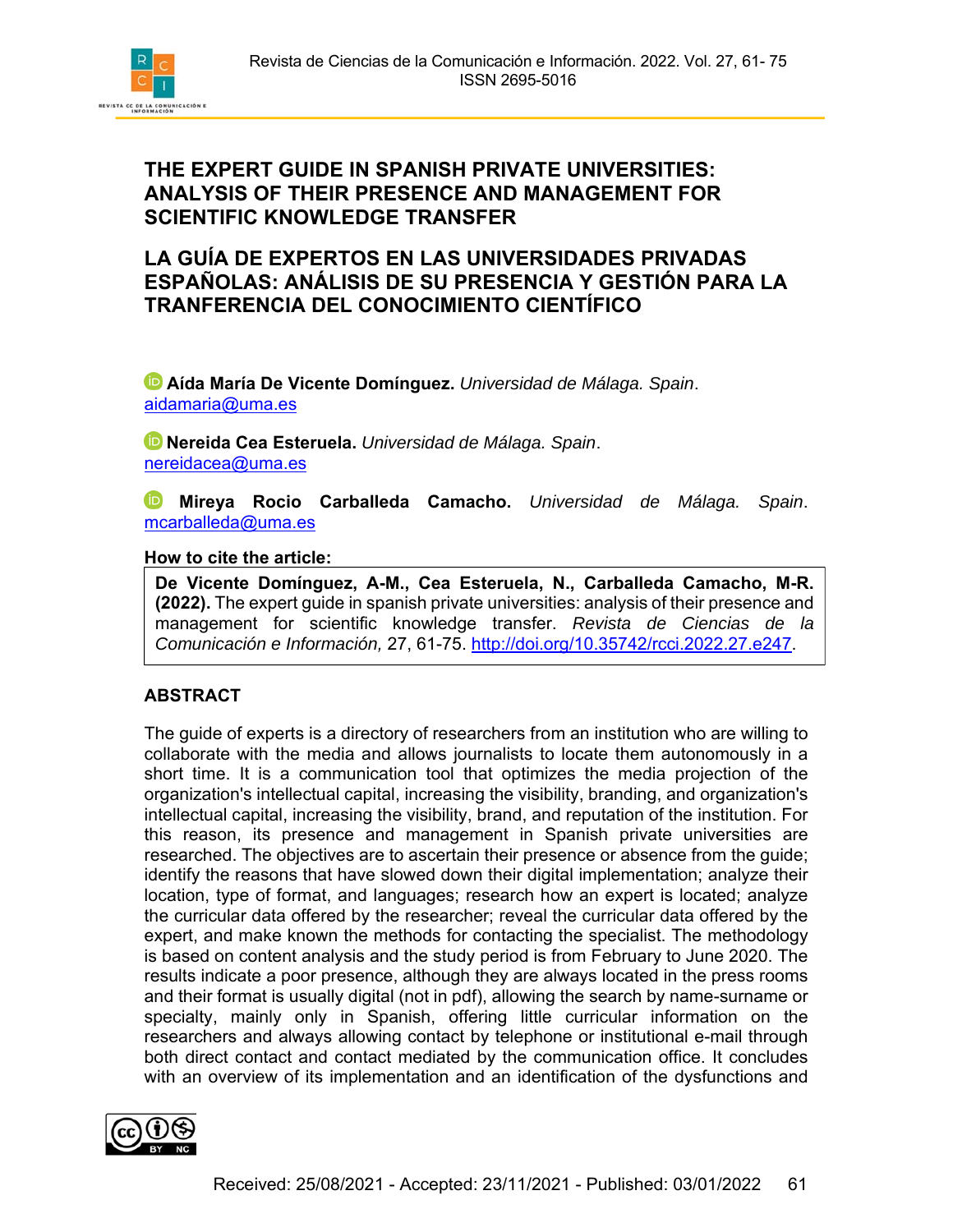good practices detected for transferring scientific knowledge through this organizational tool.

**KEYWORDS:** organizational communication; journalism; expert guide; scientific dissemination; university; communication office; Internet.

## **RESUMEN**

La guía de expertos es un directorio que agrupa a los investigadores de una institución dispuestos a colaborar con los medios de comunicación y que permite a los periodistas localizarles de forma autónoma en un corto espacio temporal. Una herramienta comunicacional que permite optimizar la proyección mediática del capital intelectual de la organización, aumentando la visibilidad, marca y reputación de la institución. En este contexto, se investiga su presencia y gestión en las universidades privadas españolas. Los objetivos son averiguar su presencia o ausencia; identificar los motivos que han frenado su implementación digital; analizar su ubicación, tipo de formato e idiomas; investigar cómo se localiza a un experto/a; analizar los datos curriculares ofrecidos del investigador/a; desvelar qué datos curriculares ofrecen del experto/a; y dar a conocer las modalidades para contactar con el especialista. La metodología se basa en un análisis de contenido y el periodo de estudio es de febrero a junio de 2020. Los resultados indican una escasa presencia, si bien, siempre se ubican en las salas de prensa y su formato suele ser digital (no en pdf), permitiendo la búsqueda por nombre-apellidos o especialidad, principalmente sólo en español, ofreciendo poca información curricular de los investigadores y permitiendo contactar siempre a través del teléfono o e-mail institucional mediante un contacto tanto directo como mediado por el gabinete de comunicación. Se concluye con una visión global de su implementación y una identificación de las disfunciones y buenas praxis detectadas para transferir el conocimiento científico mediante esta herramienta organizacional.

**PALABRAS CLAVE**: comunicación organizacional; periodismo; guía de expertos; divulgación científica; universidad; gabinete de comunicación; Internet.

Translation by **Paula González** (Universidad Católica Andrés Bello, Venezuela)

## **1. INTRODUCTION**

This research analyzes the presence and management or implementation of a media relations tool in the communication offices of Spanish private universities. This is the expert guide: a directory made up of the institution's specialists willing to collaborate with information professionals. A service that allows journalists to locate them, autonomously in the specific area they need and establish direct contact with the research professor in a short time.

A resource that is considered significant to analyze because the relationship with the media is a key area in every communication office. And the expert guide, to the university communication offices, allows them to manage the main demand requested by journalists: locate and establish contact with university professors and researchers. And it is that, as revealed by Repiso and Chaparro (2018), they are "the people in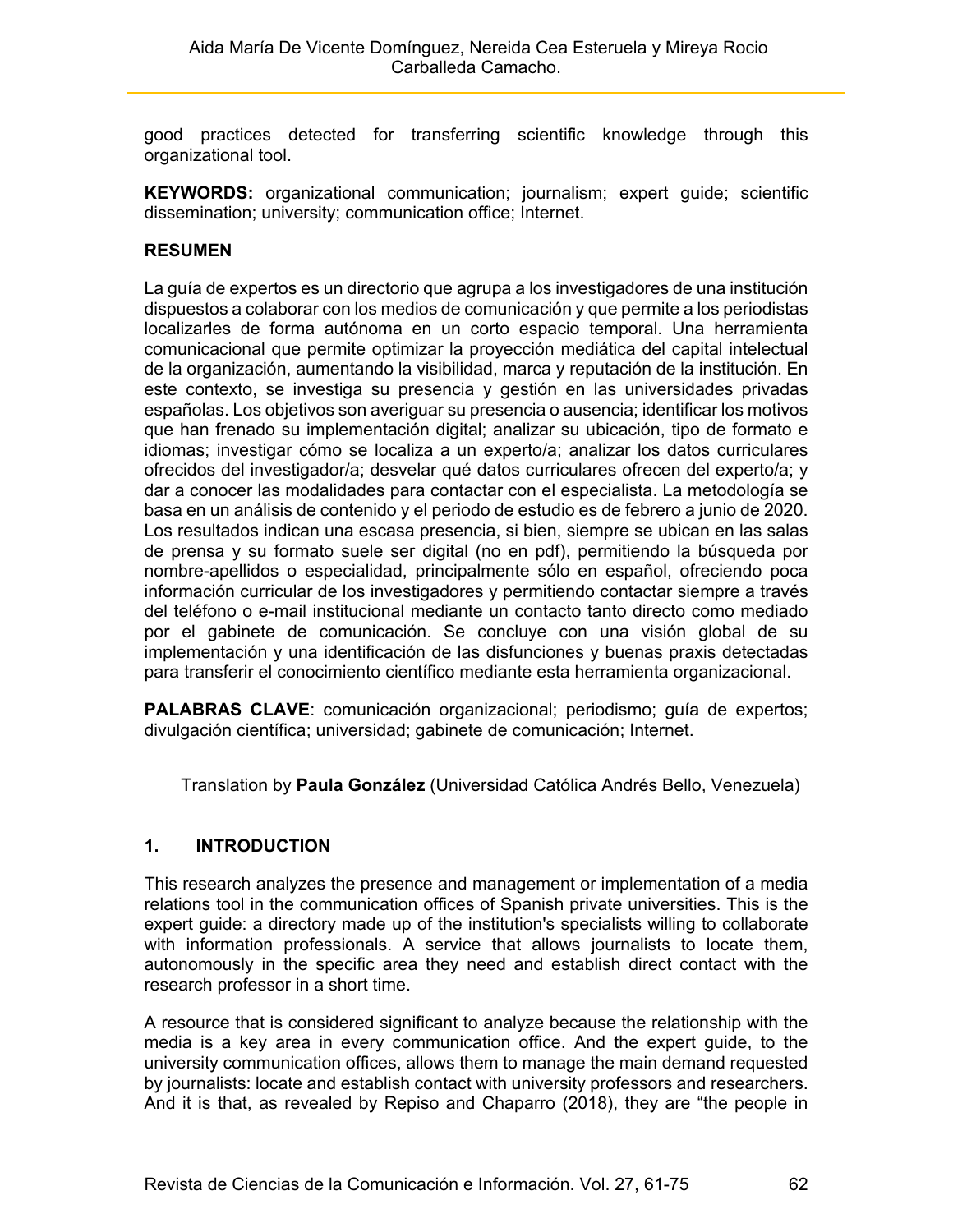charge of the university activity that the media echoes" (p. 87). Thus, this tool can help this sector to optimize various objectives that universities must meet, such as the one indicated by Rowe (2005): "place the academic knowledge they generate in the daily discourse of the media" (quoted in Repiso, Merino-Arribas, and Chaparro-Domínguez, 2016); or the one stated by Lascuarin and Sanz (2009) "that scientists facilitate, transfer, and disseminate their knowledge" (p. 11). For this reason, Parejo (2015) considers this tool extremely useful as it provides transfer and revalues the image of the institution, reasons for which he warns that "it would have to become a priority for universities when drawing up their strategic plans" (p 534).

Specifically, this study analyzes their presence and management in the digital environment. Previous studies have addressed how university communication offices have adopted the classic media relations tools to digital media (press releases or press conferences, among many others). Or how they have implemented the emerging ones (social networks, podcasts, blogs, university radios and televisions, etc...). Take as reference some of the most recent studies: Cestino (2020); García-García (2018); Martín-González and Santamaría (2017); Pham et al. (2017); Simon (2016); Shields (2016); Valerio et al. (2015). However, the online adaptation to manage the demand for their intellectual capital with the media, such as the expert guide, has hardly been analyzed.

The first research works on the expert guide in Spanish universities were carried out by Palomares et al., (2003) who provided a proposal to create a university expert guide for translators. And Palomares and Accino (2003), who described the structure followed to create an expert guide for Translation (GET). It will be in 2005 when Rodríguez-Wangümert and González-Afonso unveil pioneering data on the implementation of a printed expert guide, intended for the news media, in a Spanish university communication office: the Universidad de La Laguna. Later, Carrillo and Parejo (2009) analyze their presence in the virtual press rooms of Spanish public universities.

A variable also recently addressed by Romo, Espinosa, and Gómez (2020), bringing the sample close to the top ten Spanish universities in the Scimago ranking. Although, López-Hernández and Domínguez-Delgado (2018) describe how a web directory of expert sources of the Universidad de Sevilla was managed: but this website is not managed by a communication office, but is the result of a teaching innovation project whose database is not intended for the media but exclusively for the students of the Universidad de Sevilla to access reliable sources for their research work.

There is no data, so far, on its implementation in Spanish private universities. Only, a specific case study focused on the Universidad de Navarra (De Vicente and Sierra, 2020), and those collaterally contributed by Parejo (2015) since his study does not focus on these guides but on the level of adequacy of the press rooms depending on the tools he uses.

We now intend to provide the first data on how Spanish private universities have created this tool, which is considered by a panel of 27 experts made up of "heads and technicians of communication offices of public and private universities, directors of scientific culture units and communication associations, as well as practicing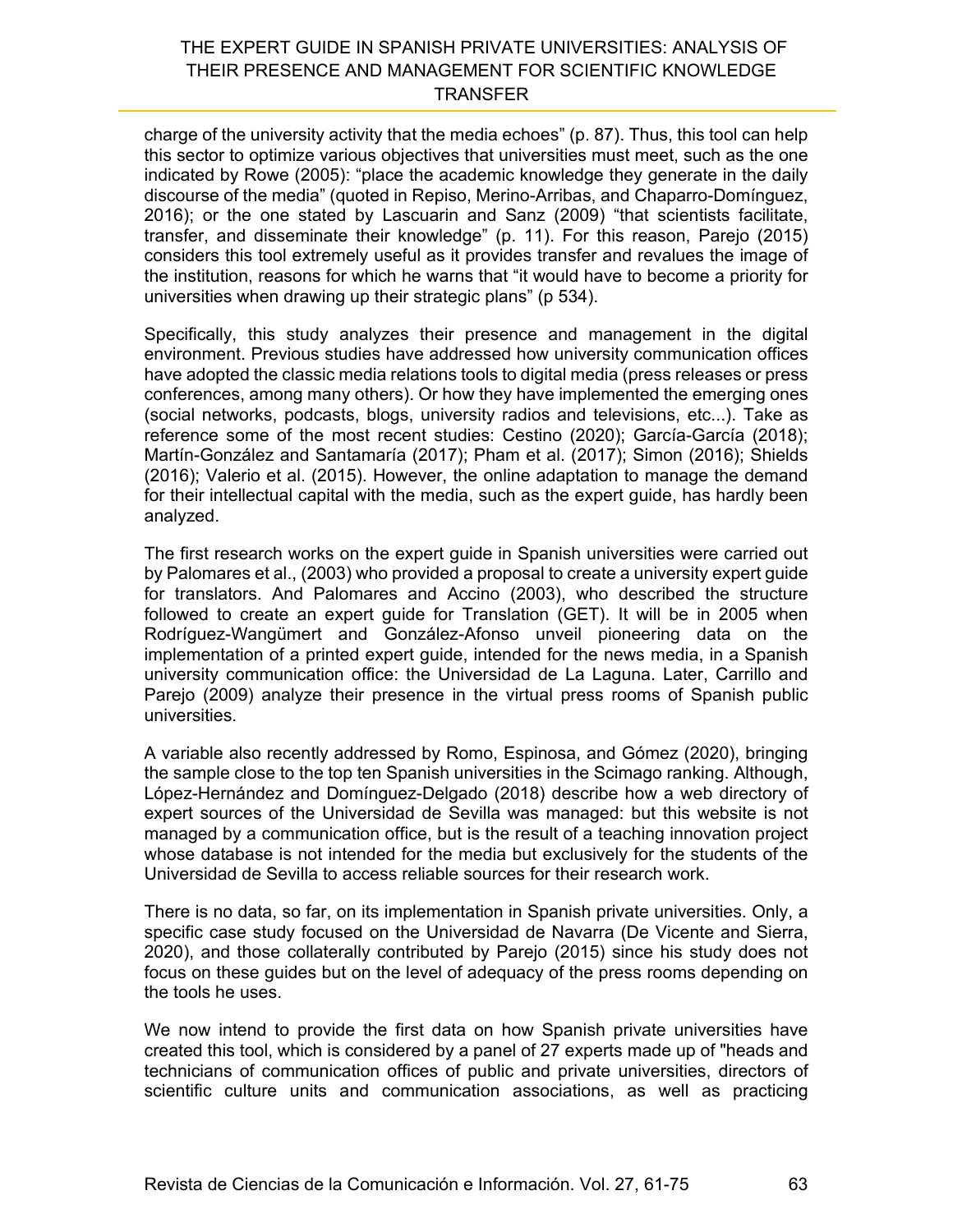journalists in the national media" (p.31), one of the main tools that every university communication office should have.

Useful data for those institutions that want to create an expert guide since "learning to manage the intellectual capital of organizations is revealed as one of the fundamental tasks that are being implemented in all competitive organizations" (Palomares et al. 2003: 234). And in the case of private universities, increasing their positioning is very necessary since they are organizations that are supported by their own funds.

# **2. OBJECTIVES**

In this context, the main objective of communication is to research the expert guides in digital support in Spanish private universities. And the specific objectives are:

- Compute the presence and absence of the expert guide in Spanish private universities.
- $-$  Identify the reasons that have slowed the adaptation of this service to the digital environment.
- Analyze its location and type of format.
- $-$  Find out in how many languages it can be consulted.
- Research the consultation process to locate an expert.
- $-$  Identify the curricular data of the research teaching staff offered.
- Reveal what data they offer to establish contact with the selected expert.

## **3. METHODOLOGY**

The methodology used has been based on the following phases:

- Bibliographic review in national and international databases to check the viability of the subject under study, as well as the previously analyzed variables or approaches.
- The selection of the sample is obtained from the list of Spanish private universities provided by the Registry of Universities, Centers, and Own Titles (RUCT by its acronym in Spanish) of the Ministry of Science, Innovation, and Universities of the Government of Spain. For the study, all universities are selected except those that meet the following exclusion criteria: not having professors and, therefore, the absence of this resource is logical; they do not exist, although they are registered; or they are a center attached to a Spanish university. They are analyzed from February to June 2020.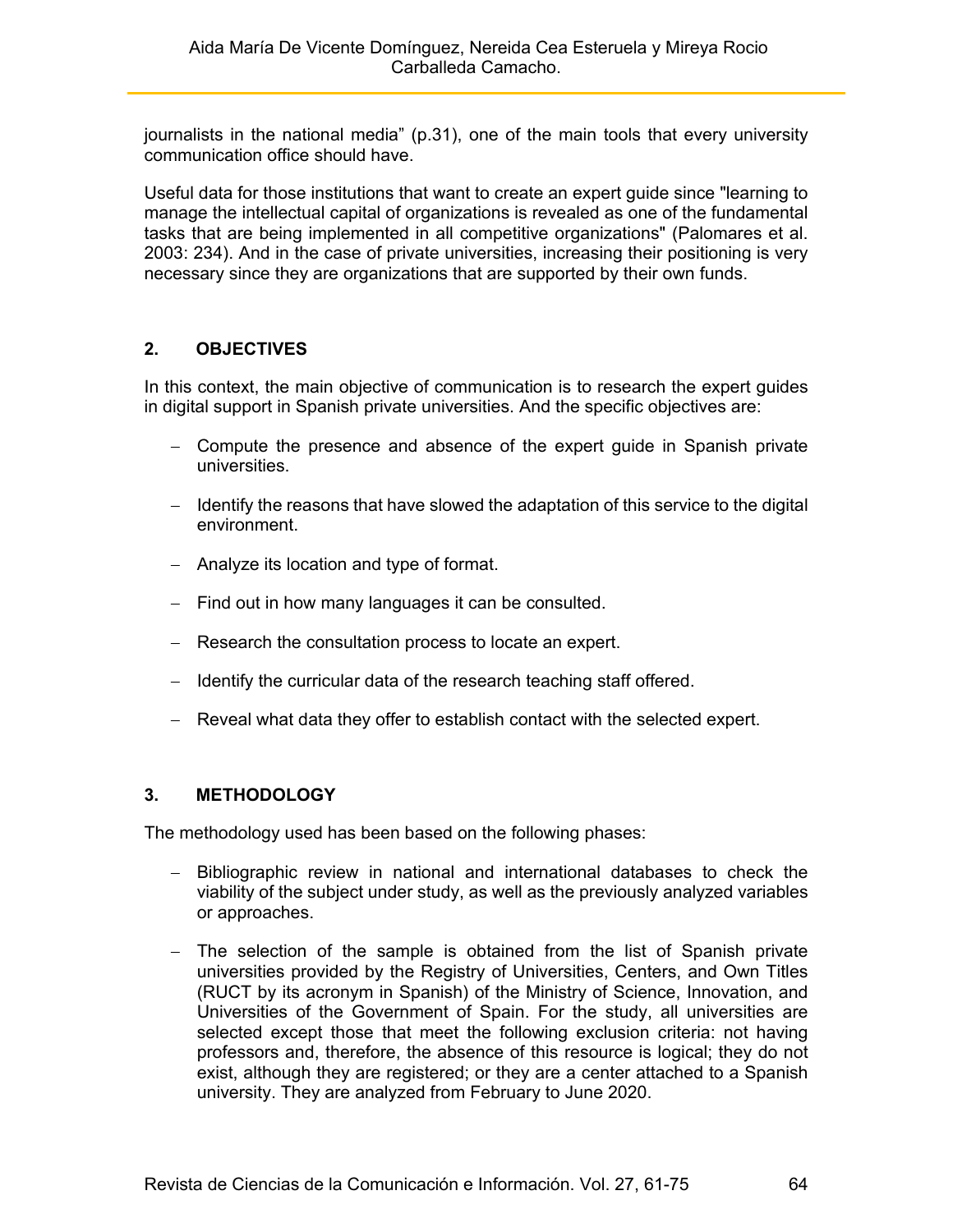| Universidad Alfonso X el    | Universidad de Navarra                                 | Universidad Internacional |  |
|-----------------------------|--------------------------------------------------------|---------------------------|--|
| Sabio                       |                                                        | de Catalunya              |  |
| Universidad Camilo José     | Universidad Vic-Universidad                            | Universidad Pontifica de  |  |
| Cela                        | Central de Catalunya                                   | Salamanca                 |  |
| Universidad de Deusto       | Universidad Católica Santa<br>Teresa de Jesús de Avila | Universidad Ramón Llull   |  |
|                             |                                                        |                           |  |
| Universidad del Atlántico   | Universidad Cardenal Herrera                           | Universidad Europea       |  |
| medio                       | CEU                                                    | Miguel de Cervantes       |  |
| Universidad Europea de      | Universitat Abat Oliva Ceu                             | Universidad Francisco de  |  |
| Canarias                    |                                                        | Vitoria                   |  |
| Universidad Europea de      | Universidad San Pablo CEU                              | Universidad Fernando-     |  |
| Madrid                      |                                                        | Pessoa-Canarias           |  |
| Universidad Europea de      | Universidad Católica de                                | Universidad Antonio de    |  |
| Valencia                    | Valencia San Vicente Mártir                            | Nebrija                   |  |
| Universidad Europea del     | Universidad Internacional de                           | Universidad a Distancia   |  |
| Atlántico                   | Valencia                                               | de Madrid                 |  |
| Universidad Católica de San | Universidad de San Jorge                               | Mondragón Universitatea   |  |
| Antonio                     |                                                        |                           |  |
| Universidad Pontifica de    | Universidad Loyola de                                  | <b>IE Universidad</b>     |  |
| Comillas                    | Andalucía                                              |                           |  |
| Universidad Oberta de       | Universidad Isabel I de Castilla                       | Universidad Internacional |  |
| Catalunya                   |                                                        | de la Rioja.              |  |

|  | Table 1. Spanish private universities / year 2020 |  |
|--|---------------------------------------------------|--|
|--|---------------------------------------------------|--|

**Source:** Registry of Universities, Centers, and Own Titles (RUCT)

- 1. The methodology used to research the presence of the expert guide is a binomial system (Yes/No). It can be found by displaying "expert guide" in the main search engine of the institution's website and the search engine of the virtual press room. If not, telephone contact is established with the office to confirm its absence as it could have another name or that search engines do not find this service.
- 2. To find out the reasons for the absence of this public relations resource, this question is sent via open reply email, up to three times. The last attempt is established through the telephone. The trust level of the analyzed cases is 95% and a margin of error of less than 10%.

To analyze the location, format, language, and localization system, the methodology used by Parejo (2015) in his doctoral thesis is taken as a reference, made up of 3 levels of adequacy: high (1), medium (2), and low (3) shown in table 1. Thus, the numerical code created to analyze this level in the adequacy of the location is: high (1) if it is in the press room; medium (2) if it is located in a vice-chancellor's office; and low (3) in case of being located in other sections. For the format, a high level (1) is granted if it is digital, a medium level (2) if it is a pdf dump, and a low level (3) if it is dumped from Excel. Although, to analyze the level of adequacy of the number of languages in which searches can be carried out, a high level (1) is given to those that allow locating an expert in more than 3 languages; medium level (2) to be able to search for them in more than two languages, and low level (3) if it allows locating the expert in only one language.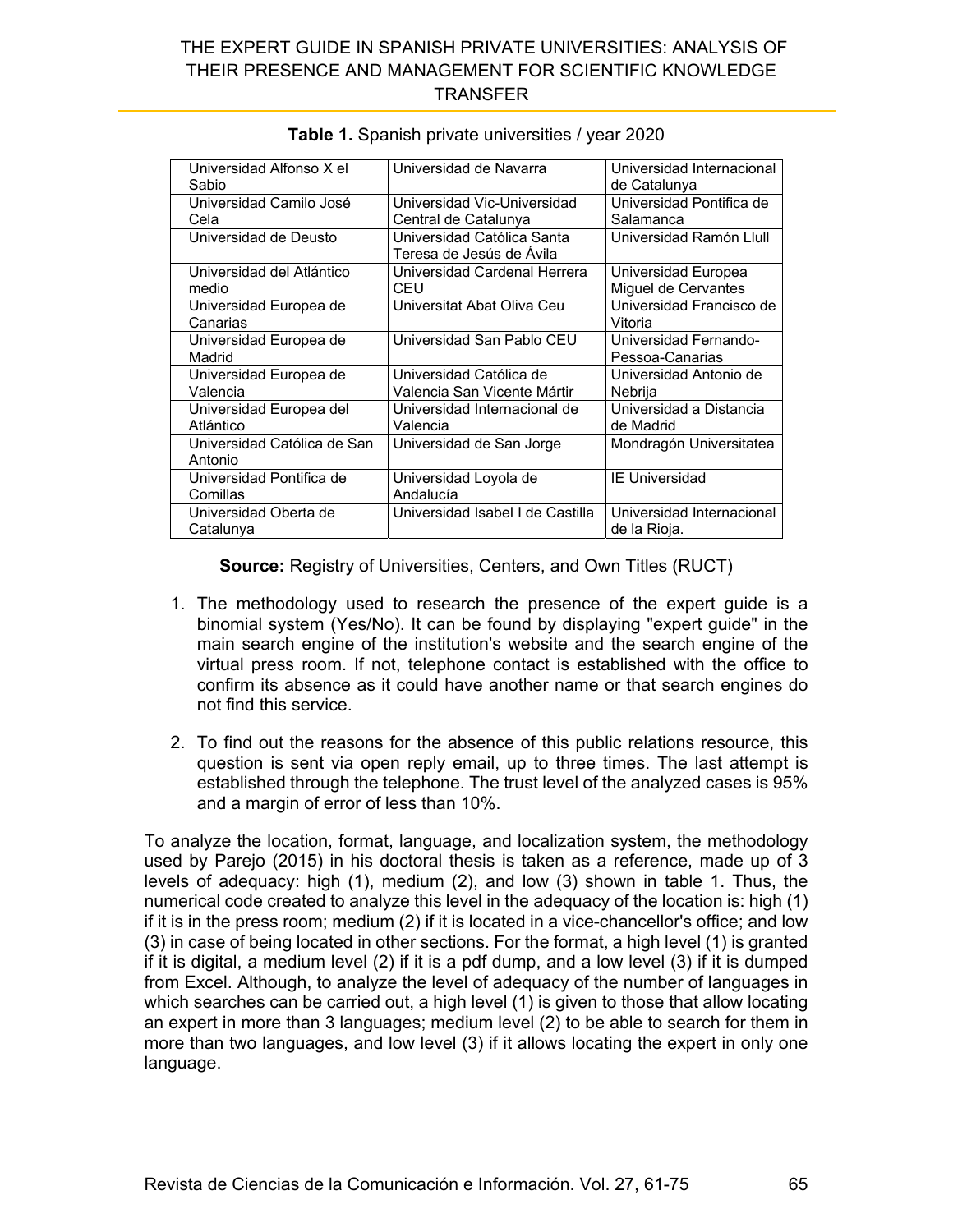Likewise, the codes used to research the level of adequacy according to the location system, have been granting the high level (1) to the digital guides that allow locating them by name or surname and specialty; a medium level (2) for those that allow them to be located only by specialty, and a low level (3) for searches that are only possible by name and surname.

**Table 2:** Methodology to analyze the level of adequacy of the variables location, format, translation, and query system.

| Location<br>level | Location           | Format          | Translation                   | Query system                       |
|-------------------|--------------------|-----------------|-------------------------------|------------------------------------|
| High              | 1. Press room      | 1. Digital      | 1. Three or more<br>languages | 1. Name, surname, and<br>specialty |
| <b>Medium</b>     | 2. Vice-chancellor | 2. pdf          | 2. two languages              | 2. Specialty                       |
| Low               | 3. Other sections  | 3. Excel tables | 1. One language               | 3. Name and surname                |

**Source:** Own elaboration based on the methodology of Parejo (2015)

- To know the content provided by the expert, a double analysis is made. The first, aimed at researching whether the expert's research curriculum is provided through a binomial system (yes/no). And a second, to know the type of curriculum that is offered, analyzing through two options: personalized curriculum (the one that is written by the researcher) or indexed curriculum (providing access to the databases that collect and have their scientific production updated like Dialnet, Google Scholar, Orcid, etc). Giving the numerical value 1 to the personalized curriculum and a 2 to the indexed curriculum. As well as, to analyze if they contribute to the transfer activity of the expert, a binomial system is chosen (yes/no).
- $-$  The methodology to analyze the recovery system or final contact with the expert is structured by creating two categories: direct access (which allows the journalist to personally locate the expert) or mediated access (which needs to contact the university communication office to manage the contact). A 1 is awarded for direct access and a 2 for mediated access.
- $-$  Likewise, two options are established to analyze the type of direct access: institutional contact (provide the institutional telephone or email of the expert), or specific contact (give direct contact with the source, such as through a mobile phone). Giving a 1 to the institutional contact and a 2 to the specific contact. And to analyze the modalities of mediated access, the following codes are established: form (need to fill in the requested data through the platform) or telephone (the contact of the institution's communication manager is provided), granting the numerical value of 1 to the form and 2 to the telephone.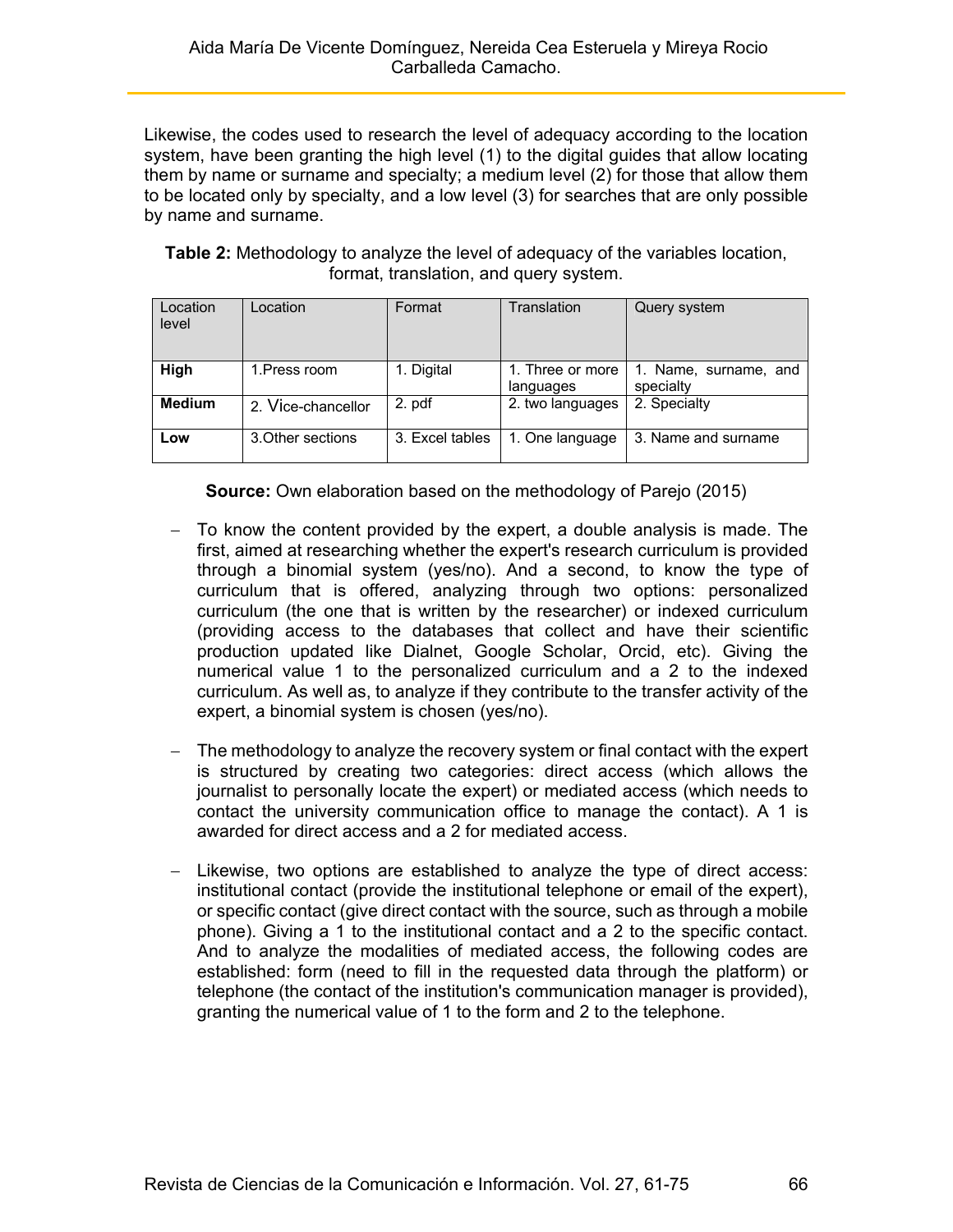# **4. RESULTS AND DISCUSSION**

# **4.1. Presence and absence of the expert guide**

The data resulting from the first objectives, to compute their presence and the reasons for their absence, reveal that only 33.33% of Spanish private universities have an expert guide in 2020, which indicates that it is little implemented in private universities since 66.67% do not have this service.





**Source:** Own elaboration

Results that coincide with those provided by Parejo (2015): "it is a tool that is not widely used among universities" (p. 479), although for experts its inclusion in virtual press rooms is highly valued. However, there has been a slight increase in its presence, since Parejo (2015) indicated that it was only at "a scarce 20%" in all Spanish universities" (p. 575) and the data obtained in 2020 indicate that it rises to 33.33%. Likewise, at the time of the study, it stands out that the Universidad a Distancia de Madrid (UDIMA) does have a printed guide sent to the media which is pending to be uploaded to the website, which will increase this data.

The reasons that explain the absence of this resource in Spanish private universities (66.67%) are: ignorance of this public relations tool; the constant changes in the teaching staff or the working circumstances of the teachers; doubts about data protection; having an internal guide or document; satisfaction with the method used to manage journalists' demands; to have greater control of the relationship of the experts with the media; consider that in this way they provide the most appropriate expert or that they gain both in efficiency and management agility; because the media like to call the office; that it is better to work on demand; inability to update it; it's easier for them to manage; not having the endorsement of the institution; that circumstances have made it necessary to prioritize other matters; not having a need because it is a small university and everyone knows each other; being in process or under study; there are no specific reasons, or not knowing.

And it is highlighted that the system used by universities that have not implemented the expert guide to meet the demands of the media is the classic system exposed by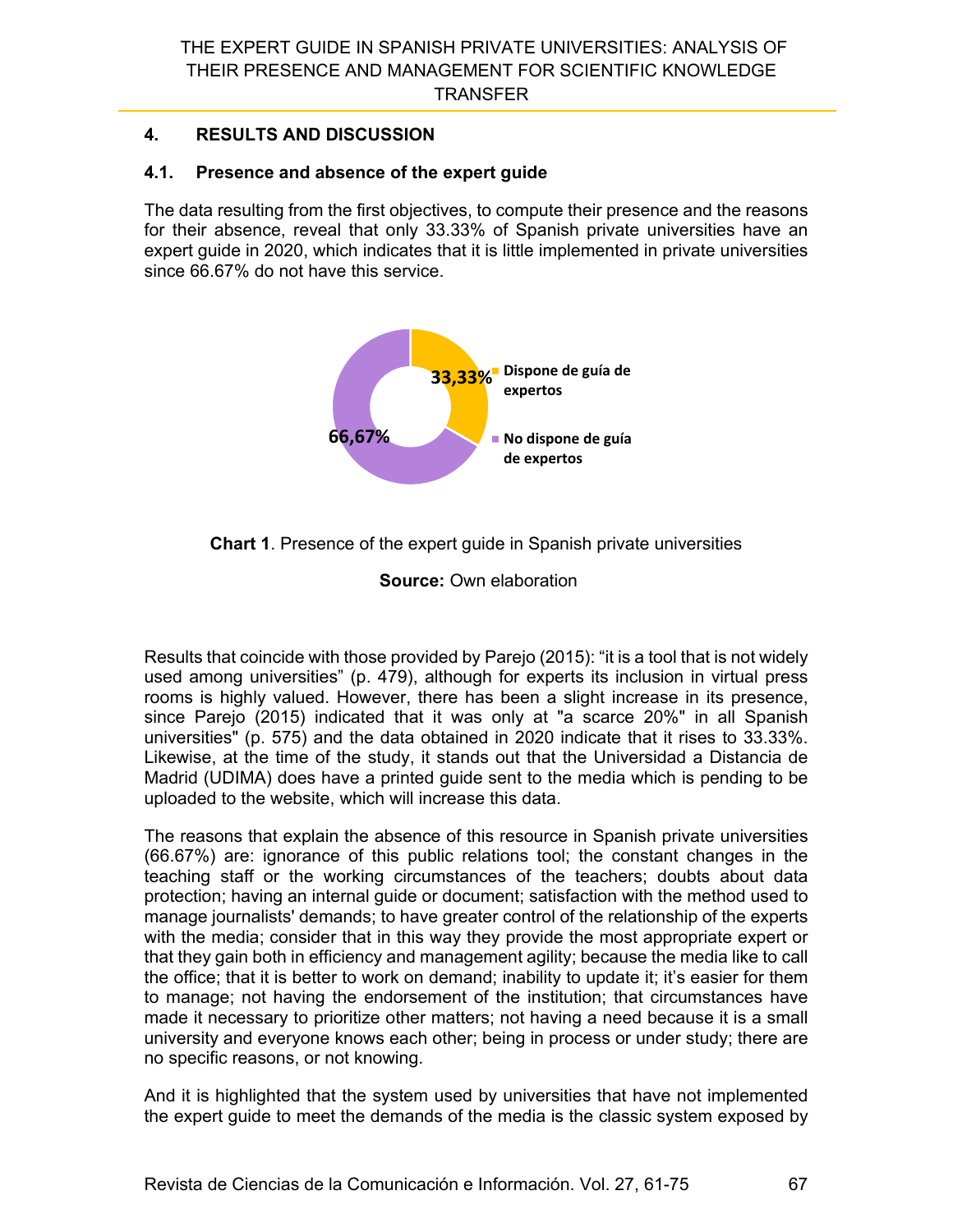Abramczyk (1990), who decades ago emphasized the need for press advisers in research centers to facilitate contact (cited in Moreno, 2004, p.160). But we highlight other significant practices that are used to increase the visibility of the institution using digital media:

- Sending a newsletter to the media with current proposals together with their best experts in this specialty.
- Sending a document identifying the specialties being researched at the university (without identifying them with specific experts).
- Sending them a list of the experts considered most significant by the institution's office.

## **4.2. Location, format, and number of languages**

The results obtained on the location of the expert guide on the university website reveal that, in 100% of the sample, they are in the press rooms obtaining a high level of adequacy. In the previous study by Parejo (2015), it was revealed that some of the Spanish universities had it located in the office of the vice-chancellor for research. This implies a unification in the criteria to locate this resource.

The format used, according to the data obtained, has a high level of adequacy in 90.9% of the sample because they have created their software system, with their respective data storage, which is accessed by indexing the keywords in location search engines. Only 9.09% present a low level of adequacy by providing a dump in Excel with experts who want to collaborate with the media, which would respond to the so-called "facsimile model", a concept coined by Cabrera (2001). A model characterized by adapting in a simple and little elaborate way to the characteristics of the online medium together with the simplicity of the design.

The data on the level of adequacy according to the number of languages to consult the content of the expert guide reveal that 81.81% is a low level (can only be used in Spanish) compared to 18.18% who have a high level because it allows locating the experts in three languages (Spanish, English, and the native of that geographic area). This low level coincides with that obtained by Parejo (2015) since 96% of all Spanish universities that had an expert guide offered it in one language. Therefore, in general, this resource is not used to have a greater projection in the foreign press. However, it is emphasized that a single language can also increase internationalization in geographic areas that broadcast programs in Spanish. Take as a reference the expert guide from the Universidad de Navarra that managed to serve as a source for a program for Spaniards broadcasted in Bavaria (Germany).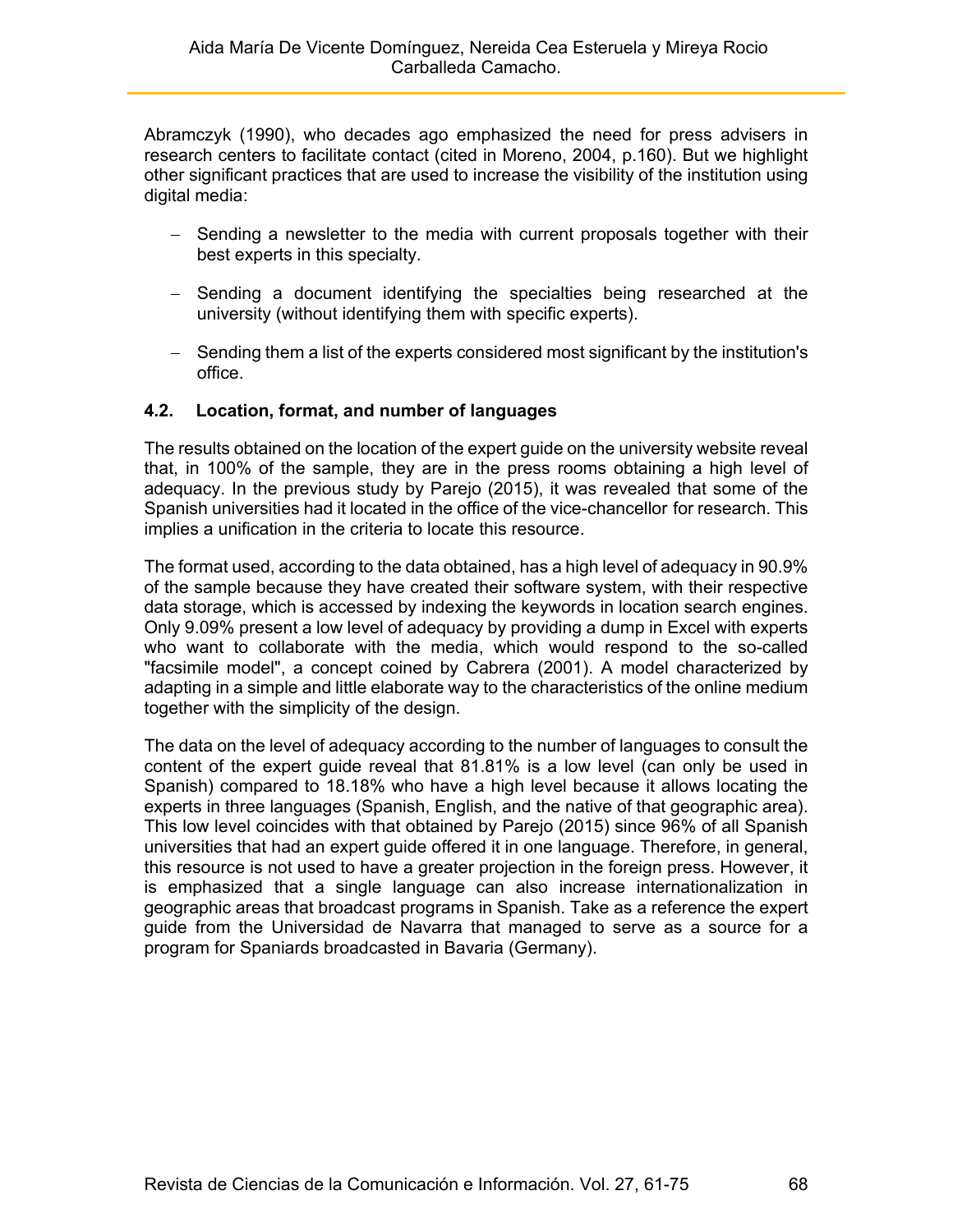



**Source:** Own elaboration

## **4.3. Location, content, and method to contact the expert**

The experts' location system shows a high level of adequacy in 81.81% of the sample since it allows searching both by specialty and by the expert's first and last name; 9.09% have a medium level of adequacy because it only allows searching by specialty; and another 9.09% have a low level when fencing it only by name and surname, which would imply that the professional had previously identified the expert when the usual thing is that it is located by topic due to the lack of knowledge of specialists in a certain field. And it stands out that all universities specify in their search engine how to perform the search, minus 9.09% that corresponds to the implementation of a data dump in Excel.





#### **Source:** Own elaboration

The contents referring to the research curriculum indicate that only 45.45% of the universities under study provide this data, compared to 54.54% that do not offer data on their research activity. And of the 45.45% that expose it, only 15.15% exhibit a curriculum indexed through their research groups or various databases such as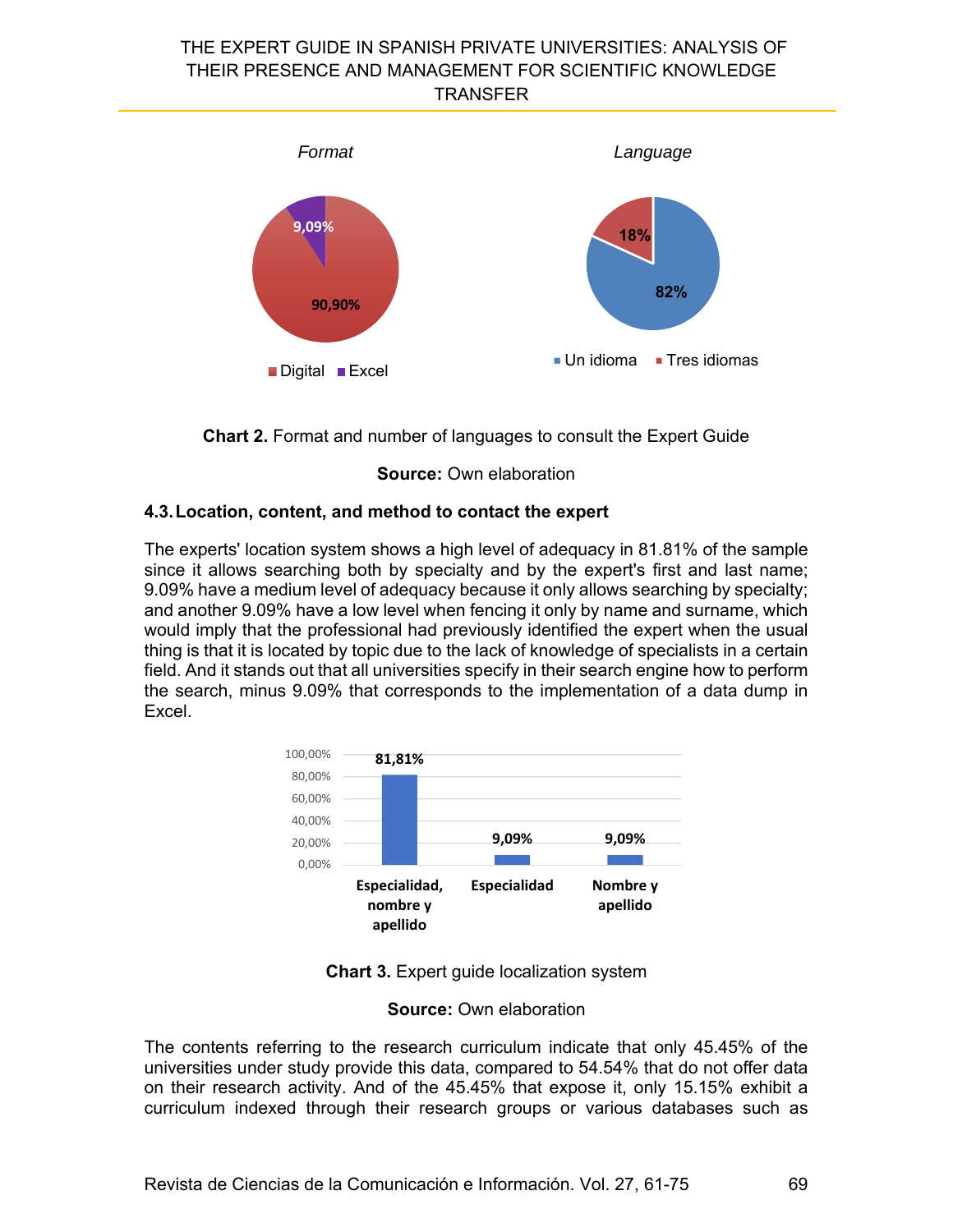Google Scholar, Scopus, Orcid, or Publons, among others. Likewise, they are also characterized by not inserting their scientific dissemination activity: only 27.27% show it, compared to 72.72% who lack this information.



**Chart 4.** Data offered on the expert's research activity.



**Source:** Own elaboration

**Chart 5**. Data offered of the scientific transfer of the researcher

#### **Source:** Own elaboration

And the results indicate that 36.36% of the sample under study offers direct access, allowing the journalist to personally make contact with the expert. Although, in 100% of the cases an institutional contact is offered (the expert's institutional telephone number and e-mail) and in 20.77% it combines it with specific access (providing the expert's mobile phone number), which allows their location at any time slot.

And 63.63% of the sample opts for mediated access, making it necessary to establish contact with the communication office. And the results reveal that 18.18% do so using a form: instruct the journalist to fill out a form (name, media outlet, telephone, and email are mandatory, and some optional observations) or (name, surname, media outlet, contact telephone, e-mail, subject, and description of the consultation); and 45.45% ask the journalist to establish contact with the office through a telephone number: although in only 27.27%, the head of the communication office provides a mobile phone along with the institutional e-mail and telephone number (18.18%).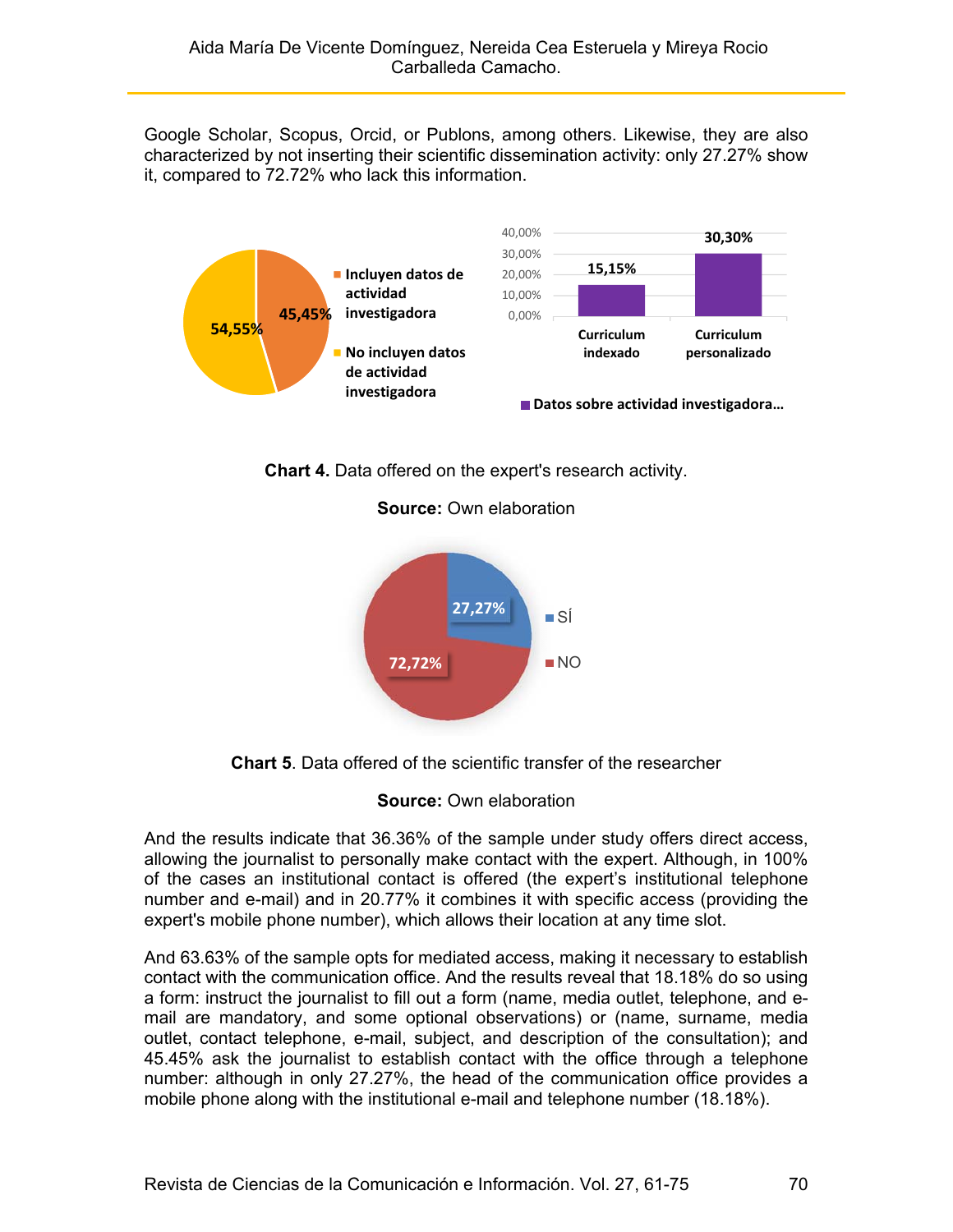

#### **Chart 6.** Mode of access to the expert

#### **Source:** Own elaboration

#### **5. CONCLUSIONS**

The main objective of the research has been to find out how Spanish private universities have implemented the expert guide in digital support. And from the global vision obtained, we conclude:

- Although experts consider the expert guide as one of the main tools that should be part of university communication offices, more than half of Spanish private universities lack this digital service. However, some of the reasons that explain its absence are: being in process, waiting to be uploaded on the internet, or being a future project. Causes that suggest an increase in the future in the analyzed sector, although not in its entirety. However, it shows how the university continues to invest to achieve a greater projection of the institution in the digital environment.
- The ignorance of this tool is another reason that slows the management of tacit knowledge, considered one of the great challenges of any competitive organization. This cause, together with those related to a future projection of its implementation, gives significance to the need to offer reference guidelines, such as those exposed in this research, to manage an expert guide in digital support and optimize the current ones.
- A management that consists of serving the interests of the external public to whom it is directed, journalists, and that in its global context is made up of good practices but also with deficiencies that hinder a better projection of strategic knowledge assets to increase the visibility, value, and brand of the university institution in the media.
- The initial adaptation of the search and access system, that is, how the journalist would search for this tool and easily access the resource, is correctly attended by all universities. They all locate it in the press room: the place they would access because that is where the relationship with the media is managed.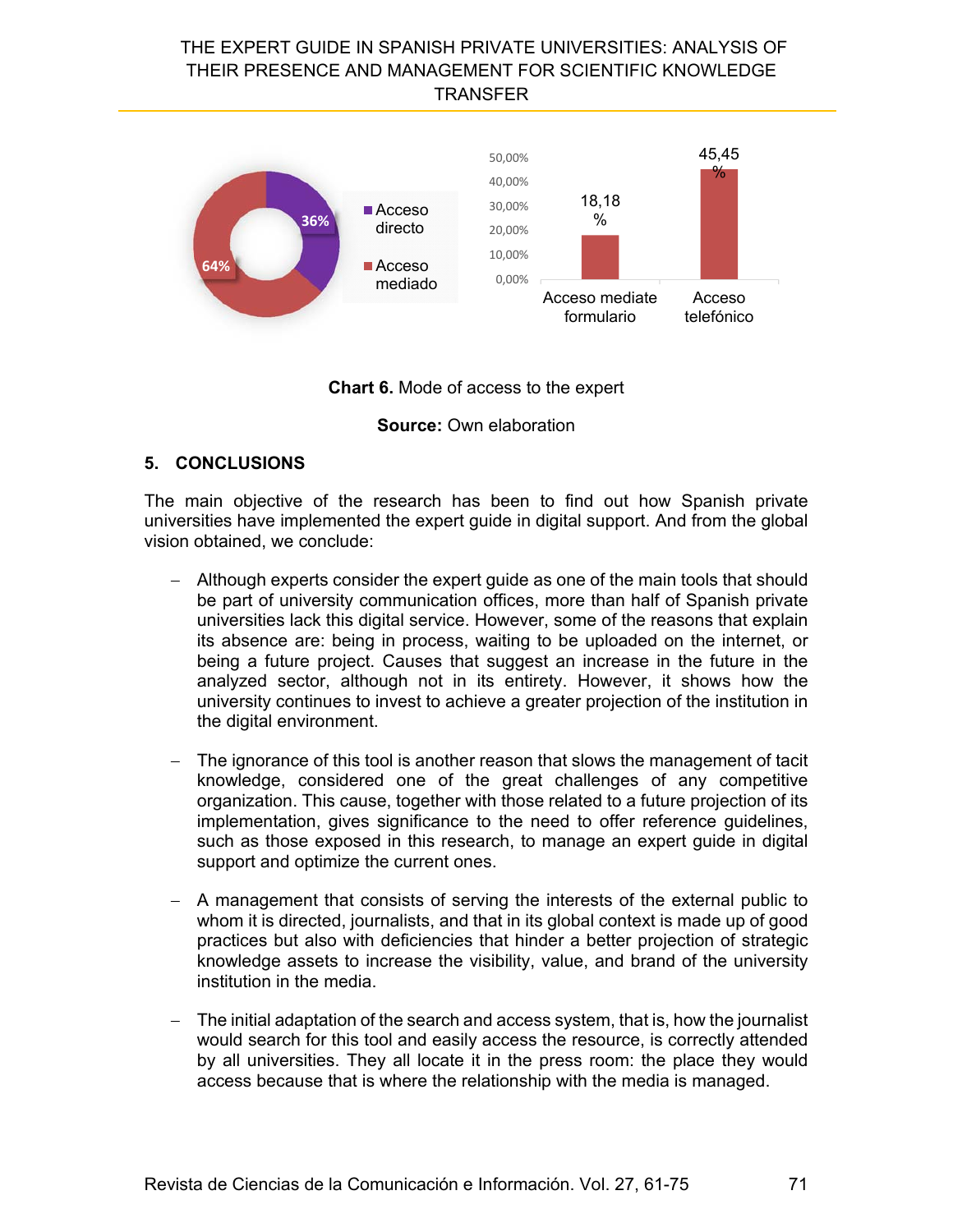- $-$  In a second phase, once the resource of this service is located, the journalist needs an easy consultation process to search. A process that is practically well adapted in almost all universities because they explain to the user what keywords they should use to search. Although most of them allow locating the expert by name, surname, and specialty, in some, deficiencies are detected, such as allowing only to locate them by name or surname, which forces the journalist to know the expert beforehand. And it is that the usual thing is not to know the identities of the experts but to locate them by topic.
- The contents recovered by the expert also have deficiencies. There is a tendency not to identify the curricular data nor the dissemination activity of the expert, which hinders another of the journalists' needs to calibrate the degree of specialization of the source or to make a comparison between different sources to choose one or the other according to the topic and focus of the informative piece. A deficiency whose implementation would help to overcome another of the problems that hinder its implementation: the need to update the data. And it is that through indexed curriculum, their publications would always be updated.
- Future studies will analyze the presence of the expert guide in Spanish public universities; they will research the level of adequacy of this tool in the total calculation of universities in Spain, and they will analyze the presence of universities that have expert guides in the media.

#### **6. REFERENCES**

- Abramczyk, J. (1990). La universidad y el periodismo científico. *Arbor, ciencia, pensamiento y cultura*, (534), 157-162.
- Cabrera, MA. (2001). Convivencia de la prensa escrita y la prensa on line en su transición hacia el modelo de comunicación multimedia. *Estudios sobre el Mensaje Periodístico*, (7), 71-78.
- Calvo-Roy, A. (2015). Comunicación de la ciencia hoy: una visión personal y un decálogo añadido. *Panace@: Revista de Medicina, Lenguaje y Traducción,* 16 (42), 134-14.
- Carrillo, MV., Castillo, A y Parejo, M. (2017). La gestión de la información universitaria a través de las salas de prensa alojadas en sus sedes web: propuesta de modelo para su gestión. *Informação & Sociedade,* 27(1).
- Carrillo, MV y Parejo, M. (2009). Las salas de prensa virtuales de los gabinetes de comunicación de las universidades públicas españolas. En: IV Congreso de la CiberSociedad. Crisis analógica, futuro digital.
- Cestino-González, E. (2020). Aproximación al estudio de la estrategia de comunicación de las universidades andaluzas en LinkedIn. *Ámbitos. Revista*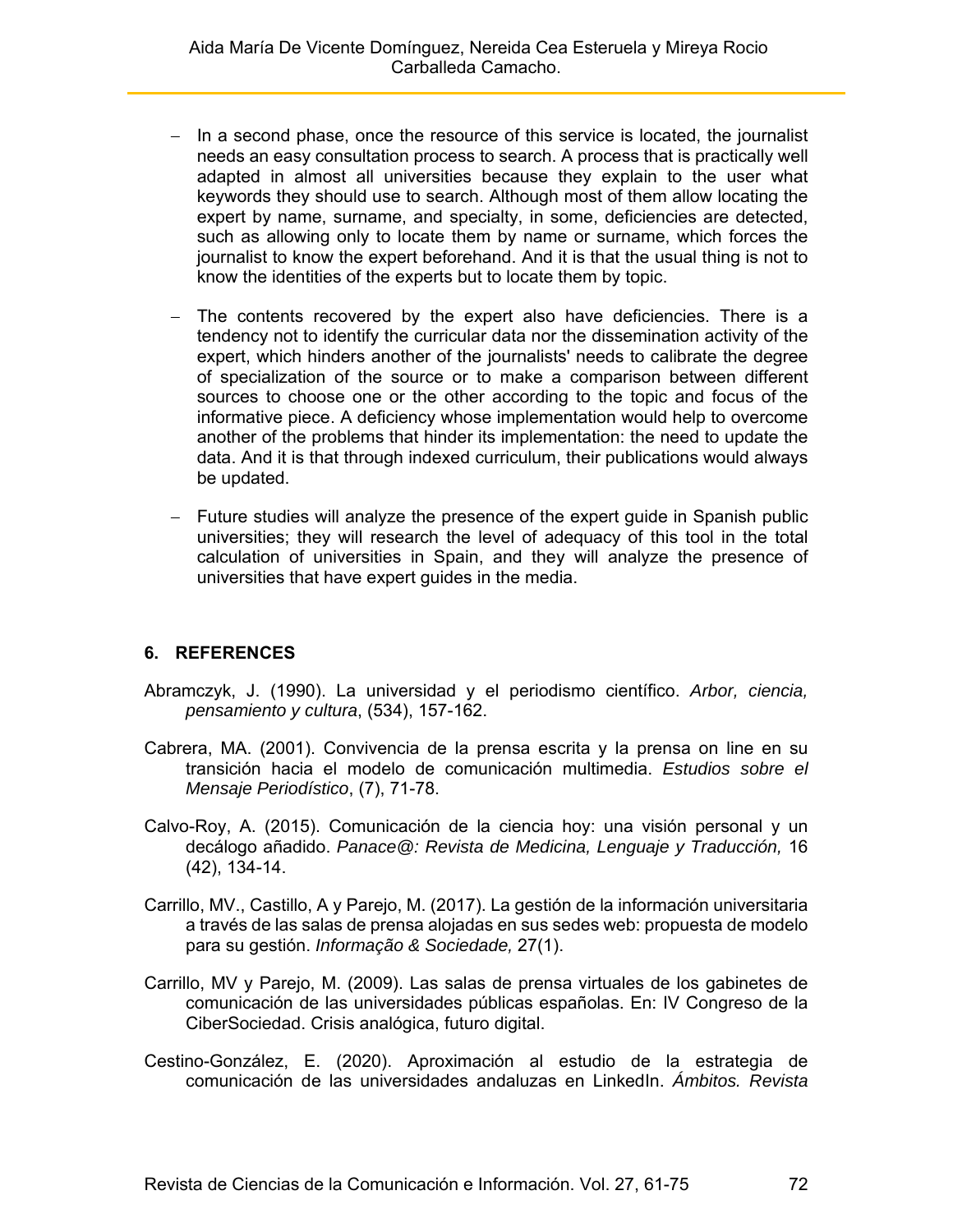| Internacional                                 | de | Comunicación, | $(48)$ , | 171-187. |
|-----------------------------------------------|----|---------------|----------|----------|
| https://doi.org./10.12795/Ambitos.2020.i48.09 |    |               |          |          |

- Chapleo, C. (2010). What defines "successful" university brands*? International Journal of Public Sector Management*, n. 23, 2, 169-183. https://doi.org/10.1108/09513551011022519/
- Codina, L. (2000). Parámetros e indicadores de calidad para la evaluación de recursos digitales. En: L*a gestión del conocimiento: retos y soluciones de los profesionales de la información: VII Jornadas Españolas de Documentación*, 135-144.
- Cortassa, C. (2012). La ciencia ante el público. Dimensiones epitémicas y culturales de la comprensión pública de la ciencia. Eudeba.
- García-García, M. (2018). Universidad y medios sociales. Gestión de la comunicación en la universidad española" *Revista Prisma Social,* 22, 20-36.
- Gómez-Camarero, C., Rodríguez-Reina, MP., Faber-Benítez, P., Pinto-Molina, M., Palomares Perraut, R., Corpas Pastor, G., Amaya-Galván, MC. y Accino-Domínguez, JA. (2003). La guía de expertos: una propuesta para la creación de una comunidad virtual universitaria de conocimiento para la traducción. En: *Los sistemas de información en las organizaciones: eficacia y transparencia*, *8º Jornadas Españolas de Documentación,* 231-239.
- López Hernández, MA y Domínguez, R. (2017). Directorio Web de fuentes de información expertas para estudiantes de periodismo. En: JL. González-Esteban y García-Avilés, JA. (coords.), *Mediamorfosis. Radiografía de la innovación en periodismo* (237-254)*.*
- Lazcuarin, ML. y Sanz, E. (2009). La divulgación científica en el entorno universitario. En M. Borges(coord.) *A ciencia da informacao criadora do cohecimiento* (507- 515).
- Martín-González, Y. y Santamaría, R. (2017). Universidades españolas en YouTube: gestión de canales institucionales y de sus contenidos. *Cuadernos de documentación multimedia*, 28 (2) 147-169. https://doi.org/10.5209/CDMU.57970
- Moreno, C. (2004). La información científico-técnica. En: J.Fernández del Moral(coords). *Periodismo especializado*, 239-260.
- Palomares-Perraut, R. y Accino-Domínguez, JA. (2003). El diseño de un Sistema de Información on line para la traducción profesional: La Guía de Expertos para la Traducción (GET). En: *Actas del I Congreso Internacional de la Asociación Ibérica de Estudios de Traducción e Interpretación,* 671-679.
- Parejo-Cuellar, M. (2015). Los gabinetes de comunicación de las universidades españolas: propuesta de modelo y análisis de las salas de prensa universitarias. Tesis doctoral.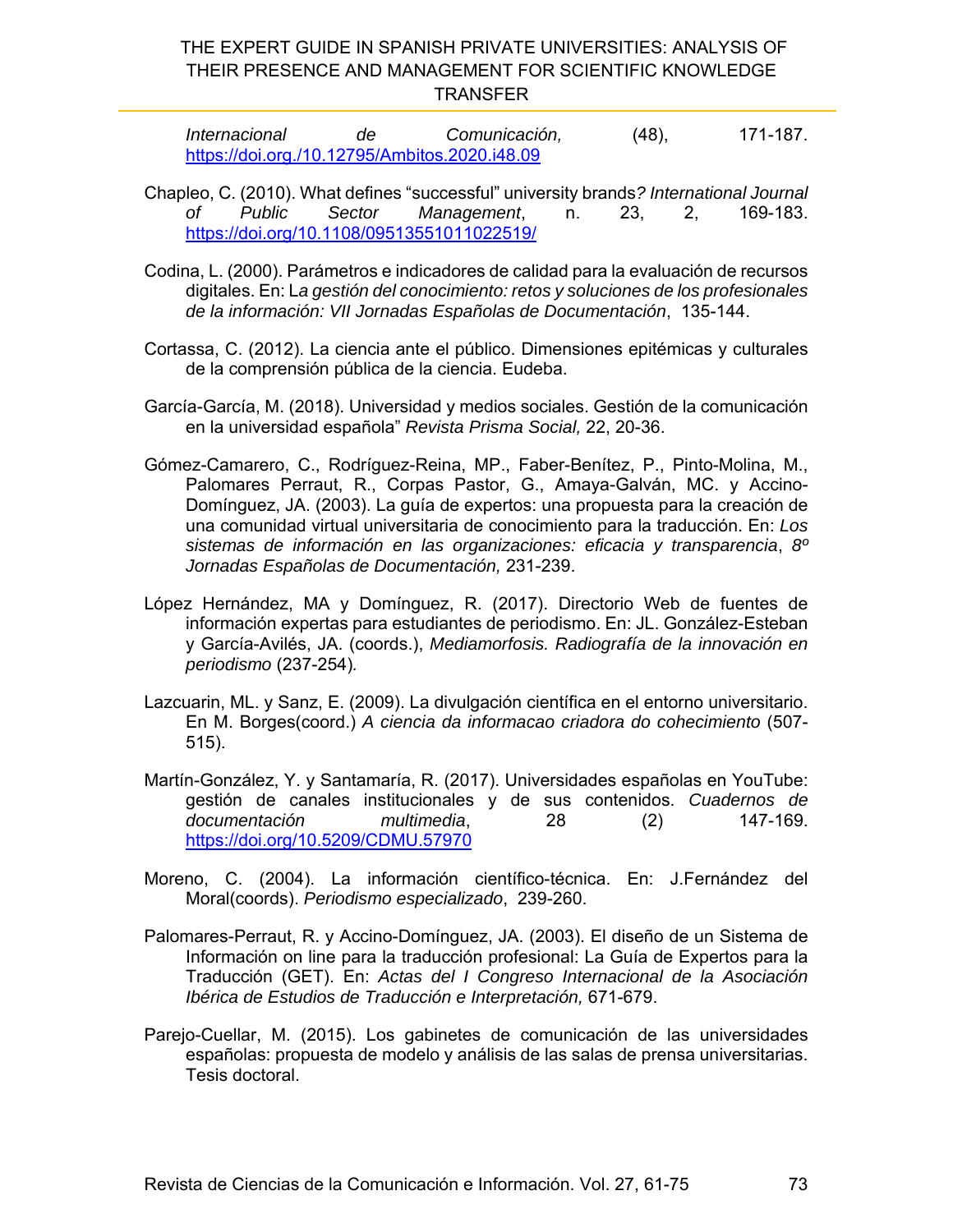- Pham, Hiep-Hung, Farrell, K., Vu, Huyen-Minh, Vuong, Quan-Hoang, y Napier, N. (2017). Using YouTube video to promote university: a content analysis. *Technics Technologies Education Management* (TTEM), 12(1) 58-72. Recuperado de https://papers.ssrn.com/sol3/papers.cfm?abstract\_id=2959229
- Repiso, R., Merino-Arribas, A., Chaparro-Domínguez, MA. (2016). Agrupación de las universidades españolas en la prensa impresa nacional. *Revista española de documentación científica,* 39(2) 131. http://dx.doi.org/10.3989/redc.2016.2.1292
- Repiso, R., Chaparro-Domínguez, MA. (2018). Universidades españolas en la prensa extranjera. Análisis de su cobertura periodística. *El profesional de la información*, 27(1) 86-94. https://doi.org/10.3145/epi.2018.ene.08
- Rodríguez-Wangüemert, C., González-Afonso, C. (2005). La Comunicación de la Universidad: Guía de Expertos de La Laguna. En: MI. De Salas Nestares, AB. Fernández-Souto y F. Martínez-Vallvey. *La Universidad en la comunicación, la comunicación en la Universidad.* Edipo.
- Romo, LM., Espinosa, ME. y Gómez Crisóstomo, R. (2020). Utilización de la Guía de expertos en las universidades españolas. En: *V Congreso de Comunicación y pensamiento,* https://comunicacionypensamiento.org/inicio/ponencia/utilizacionde-las-guias-de-expertos-en-las-universidades-espanolas/
- Rowe, D. (2005). Working Knowledge Encounters: Academics, Journalists and the Conditions of Cultural Labour. *Social Semiotics,* 15(3), 269-288. http://dx.doi.org/10.1080/10350330500310046.
- Shields, R. (2016). Following the leader? Network models of 'world-class' universities on Twitter. *International Journal of Educational Technology in Higher Education*, v. 12, 50-63. https://link.springer.com/article/10.1007/s10734-015-9900-z
- Simón, JE. (2016). Uso de las redes sociales por las universidades públicas andaluzas. Análisis de contenido de la cuenta oficial Twitter. *Estudios del mensaje periodístico*, 23(1), 631-645. https://doi.org/10.5209/ESMP.55618/